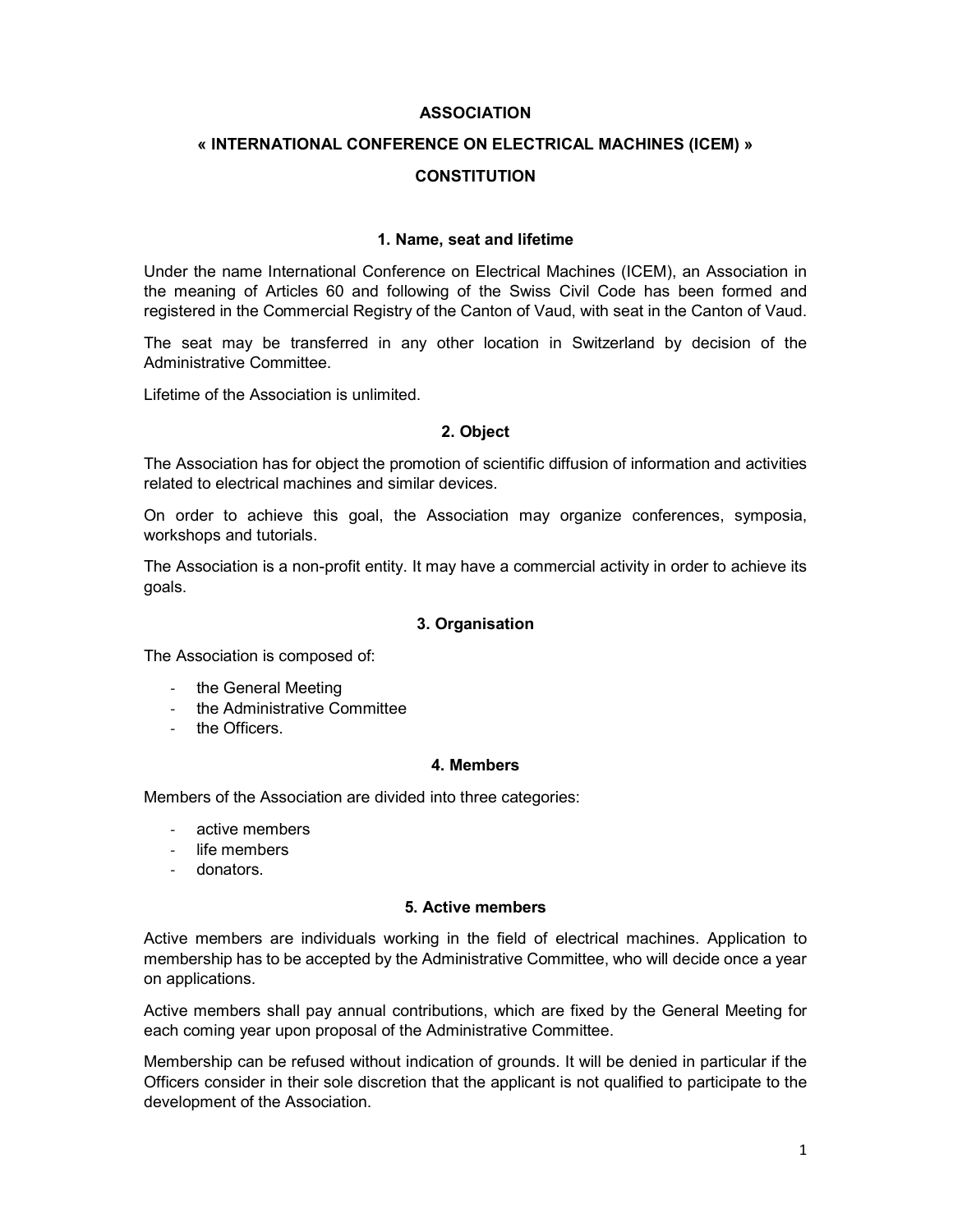Any active member can vote in the General Meeting.

#### 6. Life Members

Life Members are individuals who have been granted this status by the General Meeting, upon proposal of the Administrative Committee, in recognition of outstanding service to the Association, e.g. former presidents of the Association.

Life Members are exempted from any contribution.

They can vote in the General Meeting.

## 7. Donators

Donators are natural or legal persons who are funding the Association by making donations on an annual basis.

The minimum amount to be admitted as a donator is fixed by the General Meeting for each coming year upon proposal of the Administrative Committee.

The status of donator can be refused by the Administrative Committee without indication of grounds.

Donators can vote in the General Meeting (through one single representative, for legal persons).

### 8. Loss of membership

Membership is not transferable and is lost by:

- resignation
- death
- exclusion by decision of the Administrative Committee (i) for non-payment of a due contribution, (ii) for misconduct or act which causes harm to the Association, or (iii) for any other reason the Administrative Committee deems necessary to safeguard the purpose and interests of the Association. If urgent, exclusion may be decided by the Officers. In cases mentioned under (ii) and (iii) above, the excluded member must be granted the possibility to ask revision of the decision by submitting his arguments in writing to the Administrative Committee and then, if exclusion is confirmed, to the General Meeting, which may decide to exclude or reinstate membership without indication of grounds.

## 9. General Meeting

The ordinary General Meeting includes all members of the Association. This General Meeting will be held during each edition of the conference ICEM.

The ordinary General Meeting is convened by the Secretary with the agenda of the meeting at least 15 days before the meeting, by ordinary mail or email to the members.

Books of accounts with the balance sheet shall be deposited with the President at least 5 days before the meeting and may be inspected by any member upon request.

The meeting is chaired by the President, assisted by the Officers. Minutes of the meeting are kept by the Secretary.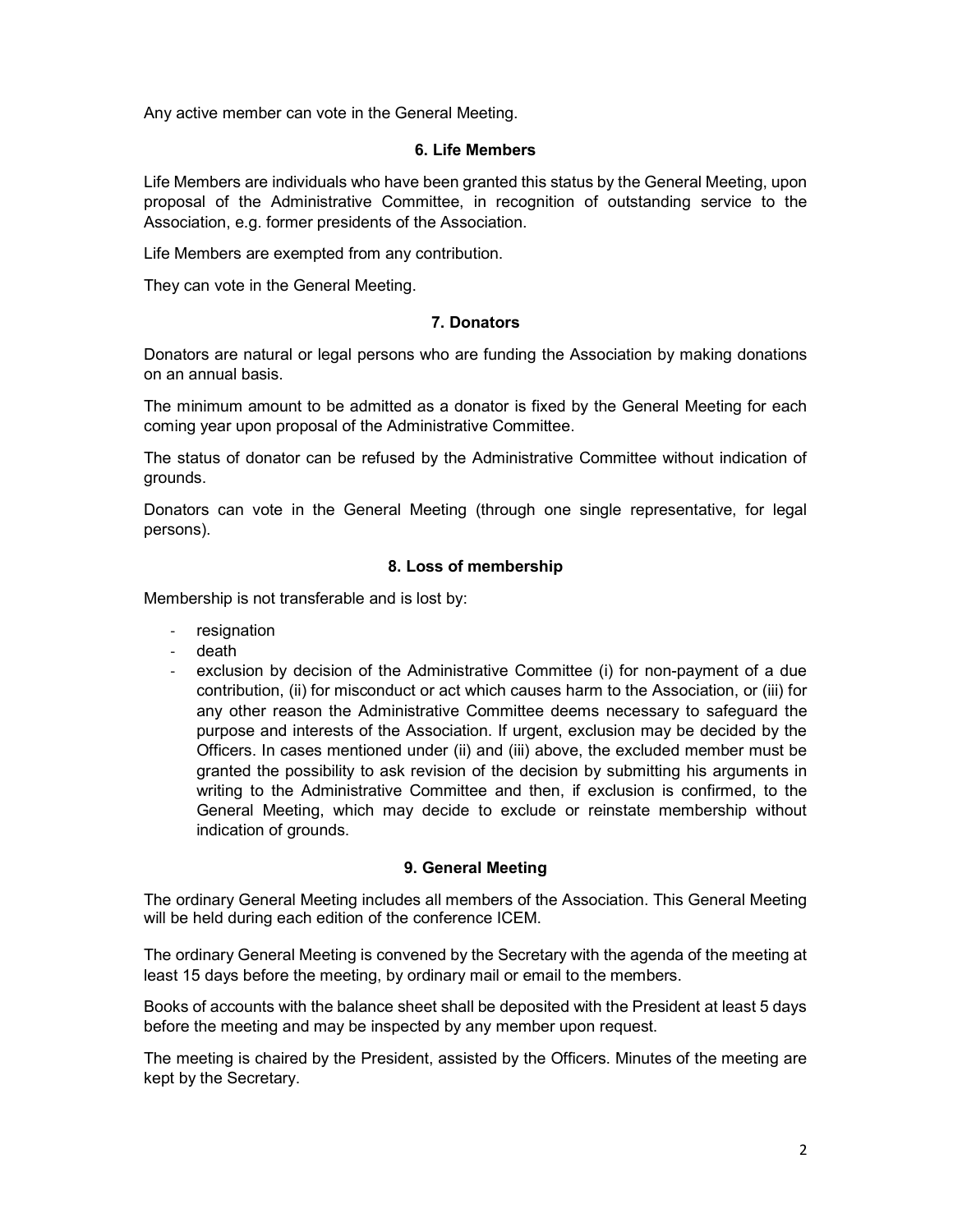The agenda includes (i) approval of the agenda, (ii) approval of the minutes of the previous meeting, (iii) the President's report on the Association and its activities, (iv) the Treasurer's report on the budget and the annual balance of the previous calendar year, (v) approval of the budget and of the accounts, (vi) discharge to the Officers, (vii) elections (if any), (viii) member contributions (if revised), (ix) individual proposals and other items.

No decision can be taken on items which were not in the agenda.

Any member may be represented by another with a proxy in writing.

Decisions are taken by a simple majority of members who are present or represented, except for winding-up (for which a majority of three-quarters of members present or represented is necessary) and for modification of the object of the Association (for which unanimity is necessary as per Art. 74 of the Swiss Civil Code).

If needed, or upon request of one-fifth of the members of the Association, the President may decide to call an extraordinary General Meeting at any time, with a specific agenda. The same rules as for the ordinary General Meeting shall otherwise apply.

### 10. Administrative Committee

The Administrative Committee (AdCom) is composed of 22 members including 4 Officers and all Life Members.

Ordinary members are elected for four years by the members of the Association and may be reelected. The election will not occur during the General Meeting. Election of the Administrative Committee members is done by secret ballot. Six AdCom members have to be renewed each 4 years, but re-election is possible, with maximum two terms for AdCom members and Officers. For the first run, the outgoing members are designated by draw. In case an AdCom member is absent for two consecutive times, he/she will lose the status of AdCom member. Moreover, if an AdCom member resumes, he/she will be replaced.

Life Members are not subject to election.

In case of vacancy, the Administrative Committee can temporarily replace its members until the next General Meeting at the latest. Replacement is then decided by the General Meeting.

The Administrative Committee meets every year (face to face every second year just before the ordinary General Meeting and remotely the other year). If needed, or upon request of 1/4 of its members, the President may decide to call additional meetings of the Administrative Committee at any time with a 5 days prior notice.

The Administrative Committee evaluates the different proposals and assigns the conference organization.

Decisions are taken at the majority of members who are present or represented. In case of tie, the President vote will count twice. Minutes of the decisions of the Administrative Committee are kept by the Secretary.

Upon request of the President, decisions of the Administrative Committee may also be taken by circulation of a written proposal, by ordinary mail or by email.

Any member of the Administrative Committee may be dismissed by the General Meeting whenever justified by good cause, as prescribed by Art. 65 par. 3 of the Swiss Civil Code.

The Administrative Committee has the powers which are conferred by the present Constitution.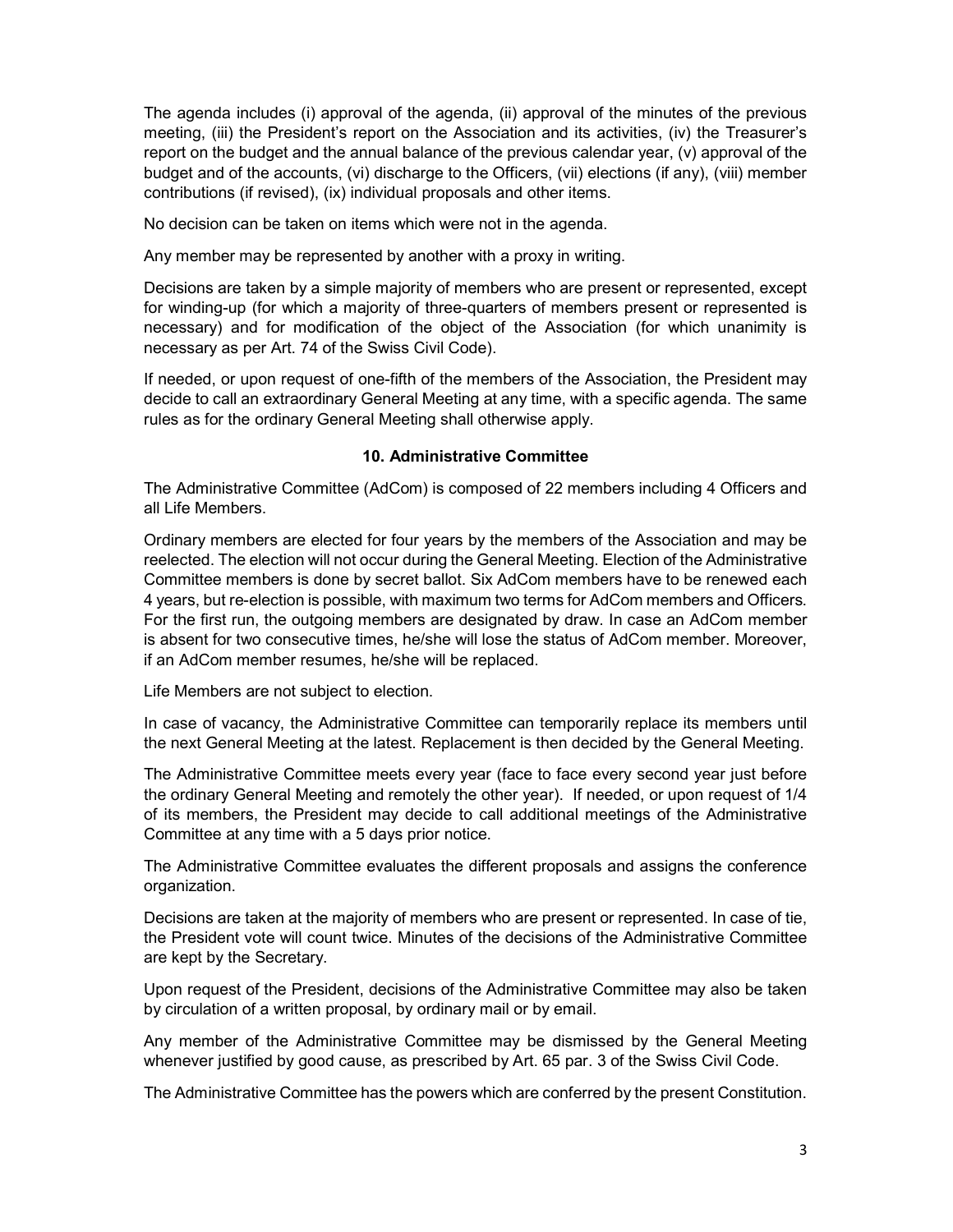## 11. Officers

The Administrative Committee elects every 4 years by secret ballot the following officers among its members:

- a President;
- a Vice-President;
- a Secretary;
- a Treasurer.

These functions cannot be held concurrently.

Officers can be reelected.

Any Officer may be dismissed by the General Meeting whenever justified by good cause, as prescribed by Art. 65 par. 3 of the Swiss Civil Code.

The Officers are in charge of the management of the Association; they represent the Association with the joint signature of two of them. Signature of the Chair or the Vice-Chair shall be mandatory among the two signatures. The Officers have the powers which are not conferred to another organ by law or by the present Constitution.

## 12. Allowances and expenses

The activities of the Association are based on volunteering. No salaries will be paid to members of the Administrative Committee, including Officers. Only travel and accommodation expenses can be reimbursed on the basis of justifications and upon request. Officers will decide in their sole discretion which amounts may be reimbursed and will take into account sums already paid by the institution to which belongs the member claiming reimbursement of expenses.

The financial report presented to the General Meeting will clearly indicate all travel and accommodation expenses paid during the preceding year.

## 13. Financing

The Association is financed by:

- contributions of its members
- grants, donations, gifts, legacies, subsidies, etc.
- products of any commercial activity carried out under the provision of Article 2 par. 2 above.

The financial year corresponds to the calendar year, unless otherwise decided by the Administrative Committee.

## 14. Liability

The Association's liability is limited to its assets. Members shall not incur any liability for the obligations of the Association.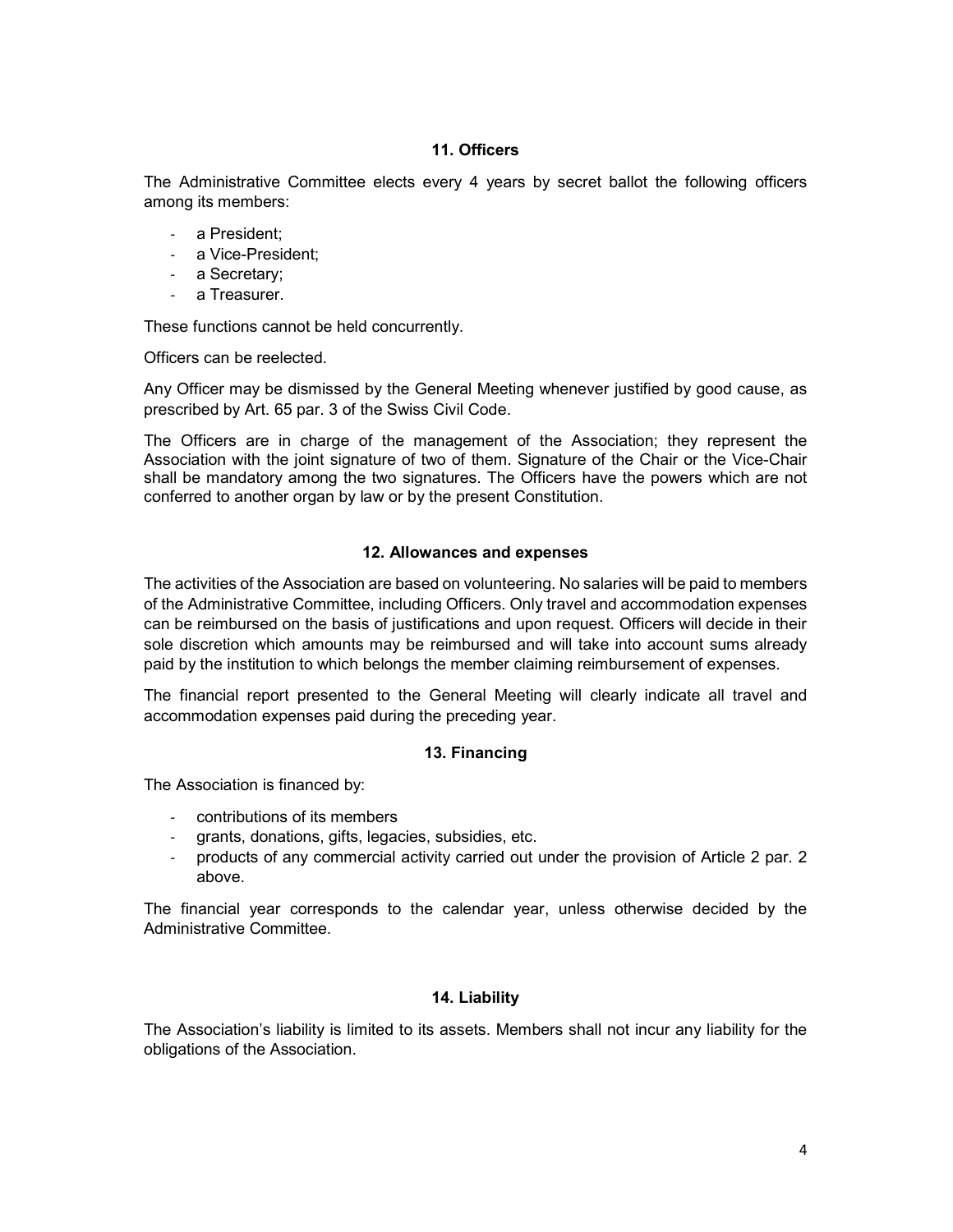### 15. Affiliation

The Association can be affiliated to other organizations by decision of the Administrative Committee, in particular if such affiliation will enable the Association to improve its activities and services for the benefit of its members.

#### 16. Bylaws

In particular, for the purpose of describing in further details the mode of operation of the Association and of the Administrative Committee, bylaws can be established and changed by the Administrative Committee, subject to approval by the General Meeting. Bylaws can be modified at any time by the General Meeting upon proposition of the Administrative Committee.

#### 17. Dissolution

In case of dissolution voted by the General Meeting (upon proposition of the Administrative Committee), the Treasurer will act as liquidator and shall have the power to transfer the remaining funds to a non-profit organization as a donation, provided that the Treasurer shall follow any directions given in this respect by the General Meeting.

#### 18. Final provisions

Any dispute between the Association and members or between members with respect to the Association shall be submitted to the jurisdiction of the competent courts in Lausanne. Swiss law shall apply.

The present Constitution have been adopted by the constitutive Administrative Committee meeting of the  $6<sup>th</sup>$  August 2020 (date of votation).

They enter into force with immediate effect.

The Officers

Francesco Parasiliti Collazzo, Chair

Antonios Kladas, Vice-Chair

Antonino Di Gerlando, Secretary

Humberto Henao, Treasurer